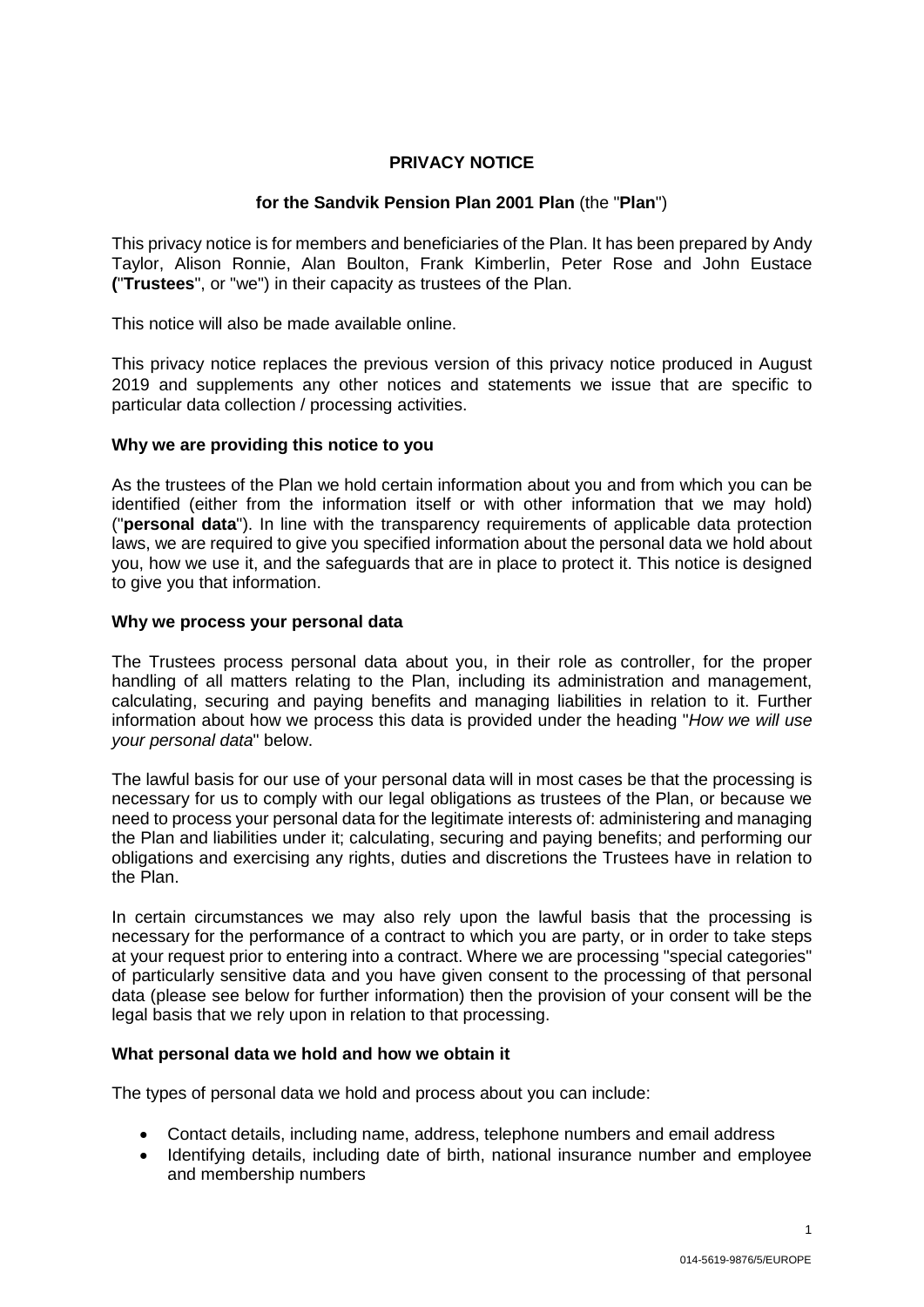- Information that is used to calculate and assess eligibility for benefits, for example service dates and salary information
- Financial information relevant to the calculation or payment of benefits, for example bank account and tax details
- Information about your family, dependants or personal circumstances, for example, marital status and information relevant to the distribution and allocation of benefits payable on death
- Information about your health, for example, to assess eligibility for benefits payable on ill health, or when your health is relevant to a claim for benefits following the death of a member of the Plan
- Information about a criminal conviction if this has resulted in you owing money to your employer or the Plan, and the employer or Plan may be reimbursed from your benefits

We obtain some of this personal data directly from you. We may also obtain data from your current or past employer(s) or companies that succeeded them in business (for example salary information), from a member of the Plan (where you are or could be a beneficiary of the Plan as a consequence of that person's membership), and from a variety of other sources including public databases, our advisers, and government or regulatory bodies**.** 

Where we obtain information concerning certain "special categories" of particularly sensitive data, such as health information, extra protections apply under the data protection laws. We will only process your personal data falling within one of the special categories with your consent, unless we can lawfully process this data for another reason permitted by data protection laws. You have the right to withdraw your consent to the processing at any time by notifying the Trustees in writing. However, if you do not give consent, or subsequently withdraw it, the Trustees may not be able to process the relevant information to make decisions based on it, including decisions regarding the payment of your benefits.

Where you have provided us with personal data about other individuals, such as family members, dependants or potential beneficiaries under the Plan, please ensure that those individuals are aware of the information contained within this notice.

## **How we will use your personal data**

We may use this data to deal with all matters relating to the Plan, including its administration and management. This can include the processing of your personal data for all or any of the following purposes:

- to contact you
- to assess eligibility for, calculate and provide you (and, if you are a member of the Plan, your beneficiaries upon your death) with benefits
- to identify your potential benefit options and, where relevant, implement those options
- to allow alternative ways of delivering your benefits, for example, through the use of insurance products and transfers to or mergers with other pension arrangements
- to assess and, if appropriate, action a request you make to transfer your benefits out of the Plan
- to comply with our legal and regulatory obligations as trustees of the Plan
- to respond to queries from you and others that may receive benefits as a consequence of your membership, and to address any actual or potential disputes concerning the Plan
- the management of the Plan's liabilities, including the entering into of insurance arrangements and selection of Plan investments
- for statistical and financial modelling and reference purposes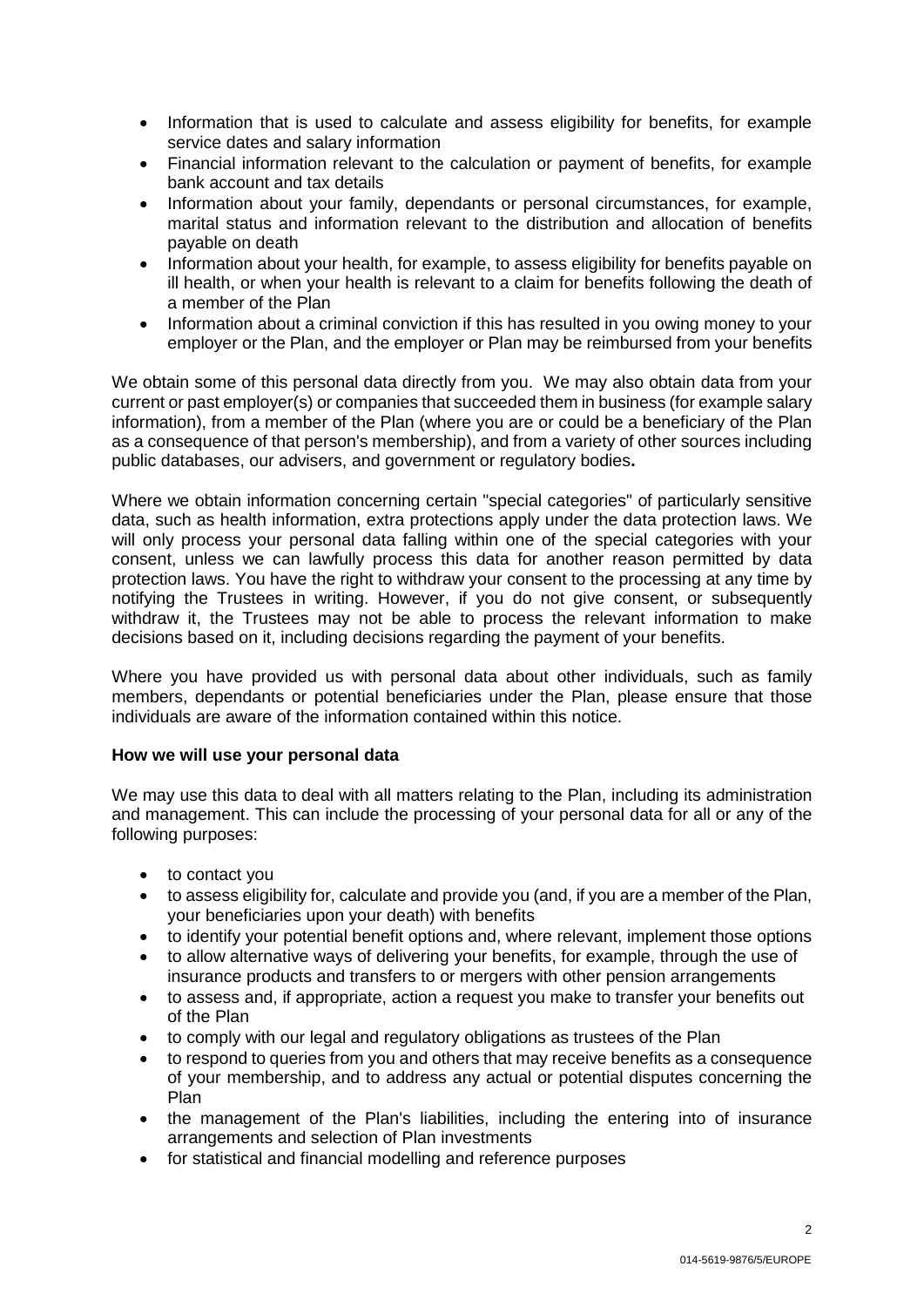We may process your personal data when corresponding with the sponsoring employers of the Plan in connection with your employment or their obligations as employers. We may also process your personal data in connection with the sale, merger or corporate reorganisation of the employers that sponsor the Plan and their group companies.

We may also process your personal data when liaising with, or responding to orders or requests from, government bodies and dispute resolution and law enforcement organisations, including the courts, the Pensions Regulator, the Pensions Ombudsman, the Pension Protection Fund and Her Majesty's Revenue and Customs (HMRC).

## **Organisations that we may share your personal data with**

From time to time we will share your personal data with our advisers and service providers so that they can help us carry out our duties, rights and discretions in relation to the Plan. These include the following:

- The Plan administrator, currently Mercer.
- The Plan actuary, currently Dave Robinson of Mercer*.*
- Investment advisers, currently Mercer.
- The Plan's provider of consultancy services, currently Mercer. For information about how Mercer use your data, please see their privacy notice, <https://www.uk.mercer.com/privacy.html>
- The legal advisers to the Trustees, currently Squire Patton Boggs (UK) LLP. For information about how Squire Patton Boggs (UK) LLP use your data, please see their privacy notice,<https://www.squirepattonboggs.com/en/footer/privacy>
- The Plan's auditors, currently Deloitte LLP. For information on how Deloitte LLP use your data, please see their privacy notice,
	- [https://www2.deloitte.com/uk/en/footerlinks1/privacy.html?icid=bottom\\_privacy](https://www2.deloitte.com/uk/en/footerlinks1/privacy.html?icid=bottom_privacy)
- Additional voluntary contribution providers, currently: Utmost Life and Pensions, Scottish Widows, Prudential Life, and The Canada Life Assurance Company. For further details on how these AVC providers use your data, please contact them. Their contact details can be found at:
	- o <https://www.utmost.co.uk/>
	- o http://www.scottishwidows.co.uk/
	- o <http://www.prudential.co.uk/>
	- o <https://www.canadalife.co.uk/>
- The Plan's banks
- Suppliers of IT, document production and distribution services
- Sandvik Holdings Limited and group companies (and their advisers and any potential purchasers of their businesses). Please note that data would only be shared with a potential purchaser of the business under a confidentiality agreement.
- Government bodies and dispute resolution and law enforcement organisations, including the courts, the Pensions Regulator, the Pensions Ombudsman, the Pension Protection Fund and Her Majesty's Revenue and Customs (HMRC). This is done where requested by the relevant body, or if we consider that it is reasonably required. The relevant body may then use the data to carry out their legal functions.

In some instances advisers and service providers will be controllers in their own right and will be directly responsible to you for their use of your personal data. They may be obliged under the data protection laws to provide you with additional information regarding the personal data that they hold about you and how and why they process that data. Further information may be provided to you in a separate notice or may be obtained from the advisers and service providers directly, for example, via their websites. Whenever one of our advisers or service providers acts as a joint controller with us in respect of your personal data, because we jointly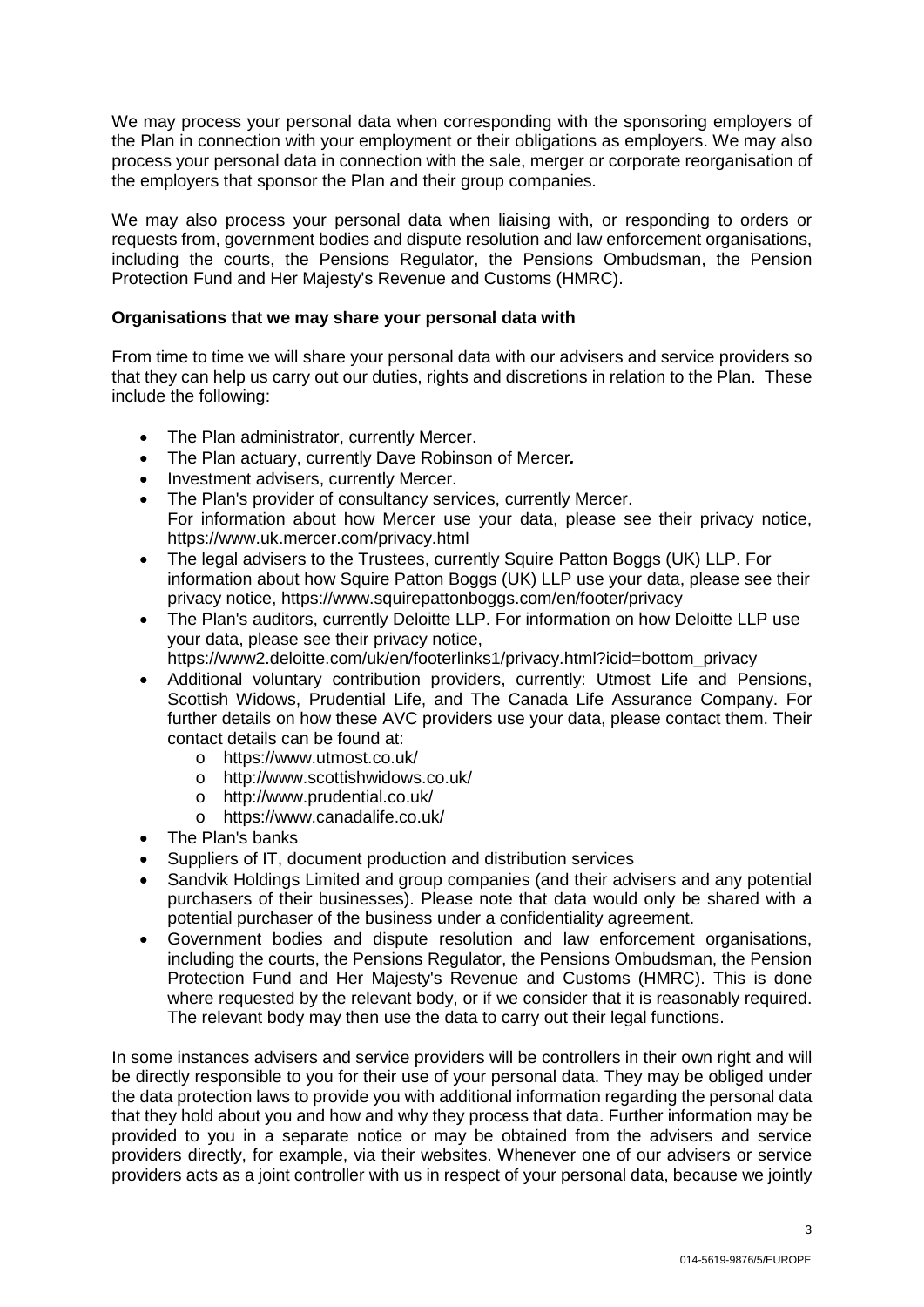determine the purposes and means of processing it, we will agree with them how we are each going to meet our respective and collective obligations under the data protection laws. If you would like more information about how such an arrangement works please contact us using the contact details below.

We may also provide some of your data to the Plan's sponsoring employers and group companies of those employers, their advisers and potential purchasers of their businesses.

In addition, where we make investments or seek to provide benefits for Plan members in other ways, such as through the use of insurance or pension plan mergers, then we may need to share personal data with providers of investments, insurers and other pension plan operators.

The advisers, service providers and organisations referred to in the paragraphs above may use personal data to perform their functions as well as for statistical and financial modelling (such as calculating expected average benefit costs and mortality rates) and planning, business administration and regulatory purposes. They may also pass the data to other third parties (for example, insurers may pass personal data to other insurance companies for the purpose of obtaining reinsurance), to the extent they consider it appropriate to do so.

Where requested or if we consider that it is reasonably required, we may also provide your personal data to government bodies and dispute resolution and law enforcement organisations, including the courts, the Pensions Regulator, the Pensions Ombudsman, the Pension Protection Fund and HMRC. They may then use the data to carry out their functions.

### **Transferring information outside the UK**

In some cases recipients of your personal data may be outside the UK. This means your personal data may be transferred outside the UK to a jurisdiction that has not been assessed by the UK Government as providing an adequate level of data protection.

If this occurs, additional safeguards must be implemented with a view to protecting your data in accordance with applicable laws. Please contact the Trustees using the contact details below, if you want information about the safeguards that are currently in place.

#### **How long we keep your personal data**

We will only keep your personal data for as long as we need to in order to fulfil the purposes identified above. In practice this means that we will retain your data for such period as you (or any beneficiary who receives benefits after your death) are entitled to benefits from the Plan and for so long afterwards as may be required to deal with any questions, complaints or claims that we may receive about our administration of the Plan. We may also retain your data for a longer period to comply with our legal and regulatory obligations.

## **Your rights**

You have a right to access and obtain a copy of the personal data that the Trustees hold about you, and to ask the Trustees to correct your personal data if there are any errors or it is out of date or incomplete. In some cases you may also have a right to ask the Trustees to erase or restrict the processing of your personal data or to transfer your personal data.

In certain circumstances, you have the right to object to the processing of your personal data; for example, you have the right to object to processing of your personal data which is based on the legitimate interests identified in the section above headed "*Why we process your personal data*", or where the processing is for direct marketing purposes.